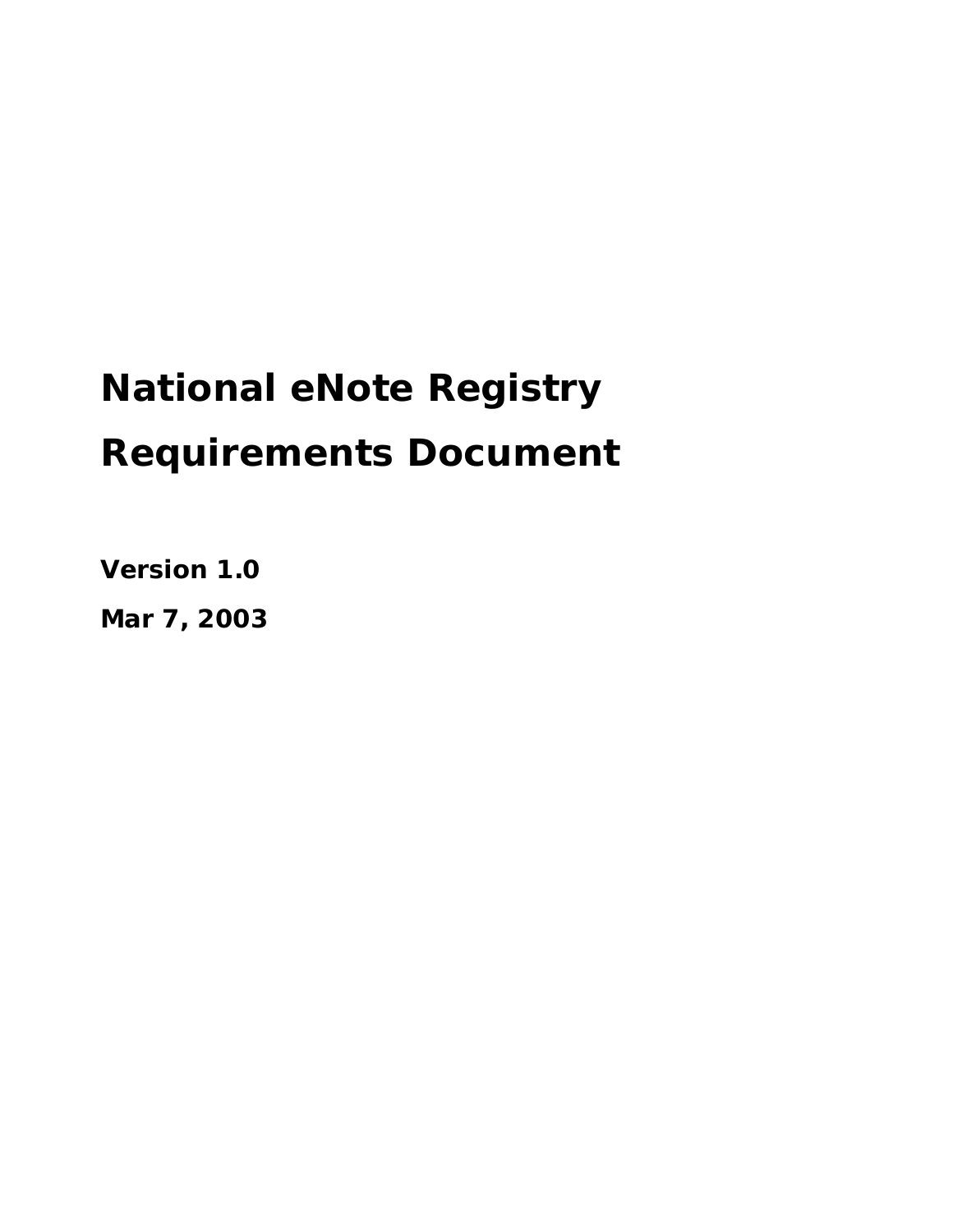## **1. Introduction**

a. This paper defines the concepts of operation, key assumptions and terms, and high level business requirements for a National eNote Registry.

#### **2. Concept Overview**

- a. The National eNote Registry is a compliance vehicle to satisfy certain requirements imposed by the Uniform Electronic Transactions Act (UETA) and the federal Electronic Signatures in Global and National Commerce Act (E-SIGN) so that the owner of an eNote (the Controller) would have legal rights similar to those that a "Holder in Due Course" has with a paper negotiable promissory note. An eNote issued in compliance with Section 16 of UETA or Title II of E-SIGN is called a Transferable Record (TR). Specifically, Section 16 of UETA and Title II of E-SIGN require that the party in control of the Authoritative Copy (AC) of the TR at any given point in the life cycle of an eNote can be readily identified.
- b. The concept of a National eNote Registry (National Registry) has evolved out of the need to track and identify electronic promissory notes (eNotes) in an evolving industry infrastructure for electronic mortgages (eMortgages). This need assumes that:
	- i. Proprietary electronic custodial repositories (eCustodians or eVaults) will exist to store eNotes
	- ii. When an eNote is sold, the electronic file may be transferred from the seller's eVault to the buyer's (or it may remain in place, if the buyer and seller have a business relationship that allows for that).
	- iii. Any electronic copy of an eNote is identical to any other since they are simply bit-for-bit copies of computer files, no one copy of an eNote can contain data that would identify it as the Authoritative Copy (the electronic equivalent of the paper copy with the wet ink signatures)
- c. Therefore, some external mechanism is required to resolve the question of which of the (potentially many) copies of an eNote is the Authoritative Copy, and thus identify ownership of the eNote.
- d. The assurance of this external mechanism will be required by secondary market investors for them to accept delivery of eNotes.
- e. Based on this need, the National Registry will allow eNotes to be registered and uniquely identified for tracking and verification. It will store information on the controller and location of the Authoritative Copy of the eNote.
- f. The National Registry will not store the actual eNote, but only identifying information about it.

#### **3. Scope**

This document defines high-level business requirements for the National Registry; it is not intended to define the necessary business infrastructure to operate the National Registry.

# **4. Explanation of Key Terms**

A number of terms have become commonly used in the development of the National Registry requirements, assumptions, and process flows. The Glossary section of this document contains a complete listing of terms and definitions. This section attempts to explain a few of the key terms in plain language, and bridge the gap between today's (paper-based) mortgage world and the new electronic mortgage world.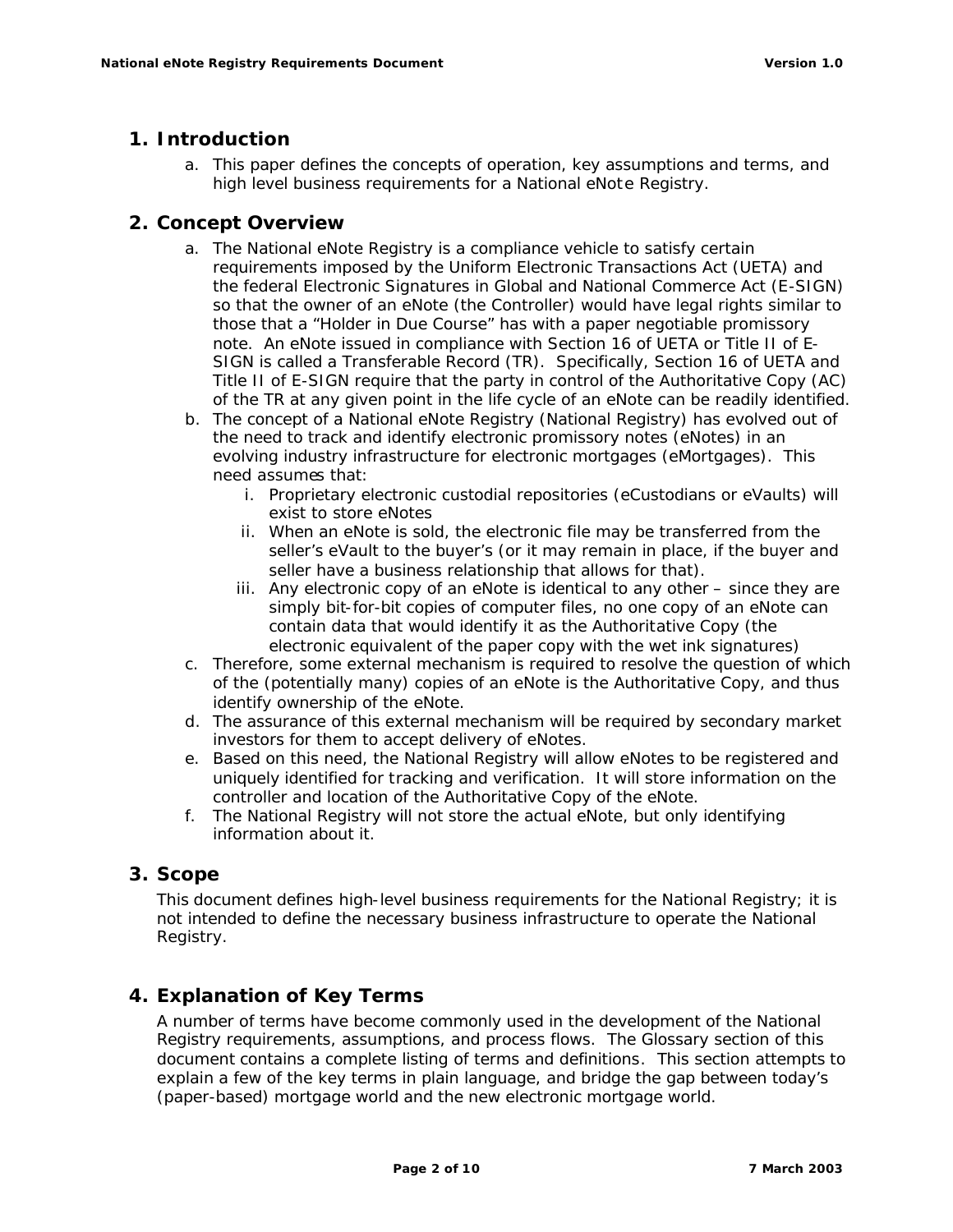- a. Authoritative Copy: The copy of an eNote or other electronic transferable record over which Control can be identified and asserted by the Controller (or owner) of the eNote. Roughly equivalent to an original paper note with wet ink signatures, where physical possession is the analog of "control."
- b. Controller: The electronic equivalent of the Owner of a paper Note the entity that is in Control of the Authoritative Copy of the eNote.
- c. eCustodian: A legal fiduciary designated by a Controller to administer the Controllers' eNotes on its behalf in an eVault.
- d. eVault: A secure electronic repository for eNotes. May be operated by an eCustodian or by a lender or investor to store their own eNotes. Similar to a paper vault run by the Document Custodian industry today.
- e. Transferable Record: An **eNote** issued in accordance with the provisions of Section 16 of the **UETA** and Title II of **E-SIGN**

#### **5. Key Assumptions**

The National eNote Registry Task Force developed a number of key assumptions that help to frame and drive the business requirements. These assumptions attempt to provide a real-world view of the National Registry's operational and business environment.

- a. Electronic notes registered with the National Registry must contain language, which refers to the National Registry to identify their Controller. *This language provides the "closed loop" of relationships and responsibility, which ensure that the eNote, Controller, eVault, and National Registry all work together to satisfy the Safe Harbor provision of UETA Section 16.*
- b. All parties interacting with the National Registry must have executed membership agreements with the National Registry.
- c. The authority of the National Registry would extend from specific investor requirements for its use.
- d. The National Registry is expected to evolve over time to continue to meet industry needs.
- e. The National Registry functionality is limited to electronic notes, and not paper notes.

*The National Registry is intended to satisfy the requirements of UETA and ESIGN for electronic notes only. Attempting to provide functionality for paper note tracking would greatly complicate the design and implementation of the National Registry.*

- f. The National Registry will communicate with member organizations using industry-standard XML messages.
- g. The National Registry is intended to track and maintain information on eNotes that have been created using the industry-standard MISMO SMART Document format.
- h. The Business Partner agreement between the National Registry and participants will define the hash algorithm to be used on the eNote for registration purposes.
- i. The National Registry will not store eNotes or copies of eNotes. *The responsibility for ensuring the validity of an eNote and its hash value rests*  with the Controller and its eVault. This responsibility should be clearly *delineated in the business agreements that National Registry participants must enter into in order to transact with the National Registry.*
- j. A single neutral industry-wide eVault will not be a viable business solution. *Although it would solve many of the business, technical, and functional challenges that we face in this new industry paradigm, it is clear that individual vendors will provide eVaulting services to lenders just as Document Custodians provide similar services in the paper world today. It also seems likely that larger*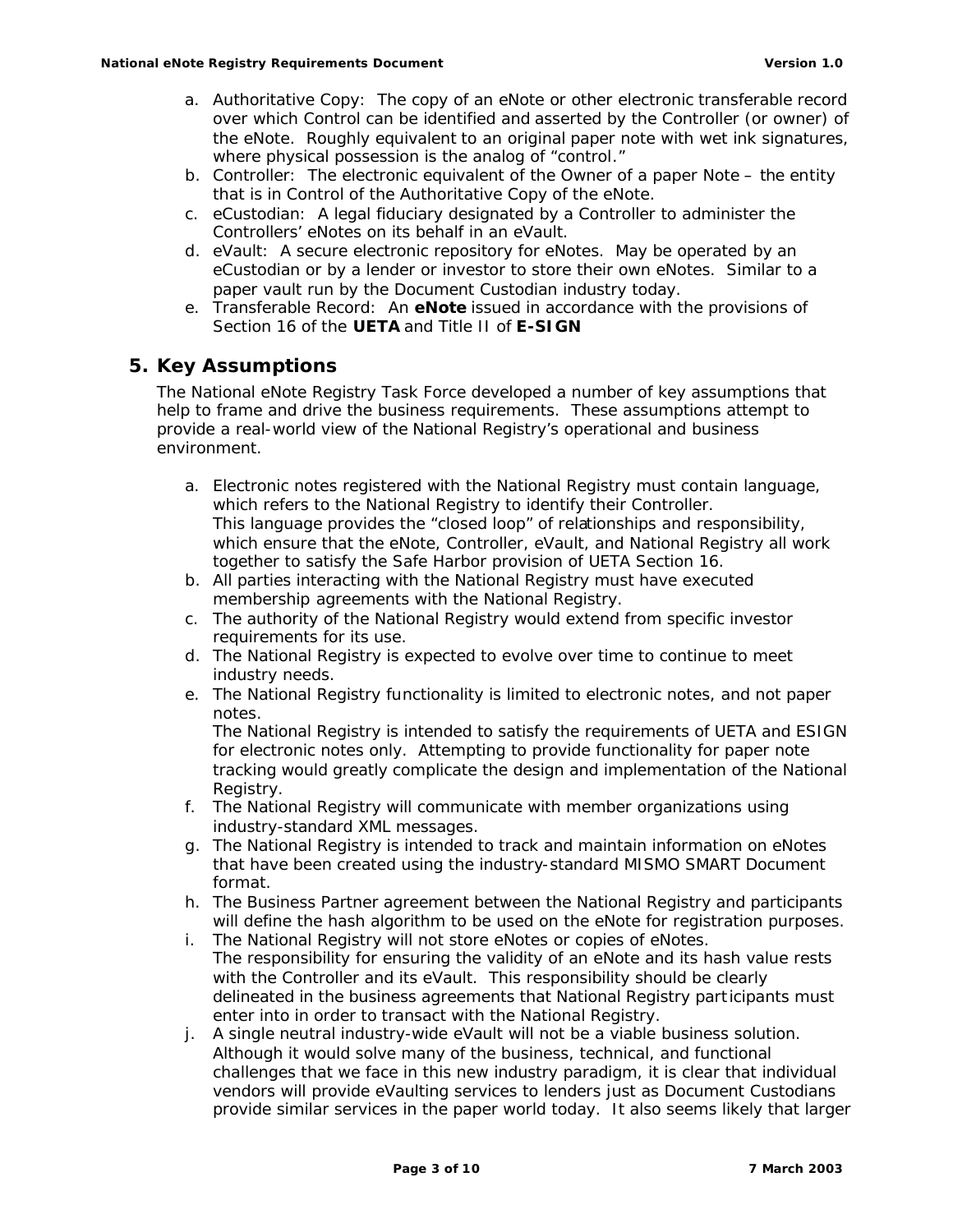*lenders and secondary market investors will not allow their eNotes to be stored by a third-party utility such as a national eVault.* 

- k. Multiple proprietary eVaults will be created to satisfy the specific electronic storage requirements of eNotes for various investors. *This is the corollary to (j) above – some of these exist already.*
- l. The National Registry is not involved in the transfer of funds (it is not a book entry system). *The National Registry would not be involved in the entry, forwarding, or tracking*

*of good funds associated with the closing of the electronic mortgage or the transfer of the eNote.*

m. Endorsements of eNotes are not required; transfers of control in the National Registry are the legal equivalent of a paper endorsement. *The National Registry will track all transfers of control and other events in the life of the eNote in its audit logs.*

#### **6. Business Requirements**

This section states the core, high-level requirements that the National Registry must fulfill to provide the legal rights described above, as defined by Section 16 of UETA and Title II of E-SIGN. The National Registry will:

- a. Perform initial registrations of eNotes:
	- i. Confirm valid sender
		- 1. Organization is member of National Registry
		- 2. User is valid
		- 3. Check that the organization that control is being asserted for is valid for that requester
		- 4. Authenticate organizations
	- ii. Confirm that the registration dataset is complete
		- 1. Controller
		- 2. Location
		- 3. Primary ID Mortgage Identification Number (MIN)
		- 4. PKI hash value of eNote
		- 5. Other optional data (Servicer, etc)
	- iii. Confirm that the eNote is not already registered
		- 1. The MIN (Mortgage Identification Number) and the PKI hash value for the eNote will be the primary means of uniquely identifying eNotes in the National Registry
	- iv. Create a registration record with provided dataset and additional data such as date/time stamps
	- v. Send confirmation to sender of completed registration (or error message if needed)
- b. Perform transfers of control of eNotes:
	- i. Use a positive confirmation model the transferee must confirm their acceptance within a specified time or the pending transfer is dropped
	- ii. Validate both transferor and transferee:
		- 1. Organizations are members of the National Registry
		- 2. Users are valid
		- 3. Check that the organization for which control is being asserted is valid for that requester (for example, if a Controller's delegate makes a request to the National Registry on behalf of that Controller)
		- 4. Authenticate organizations
	- iii. Compare the PKI hash value stored at the National Registry with the hash value submitted by the transferor as part of the transfer request *(the*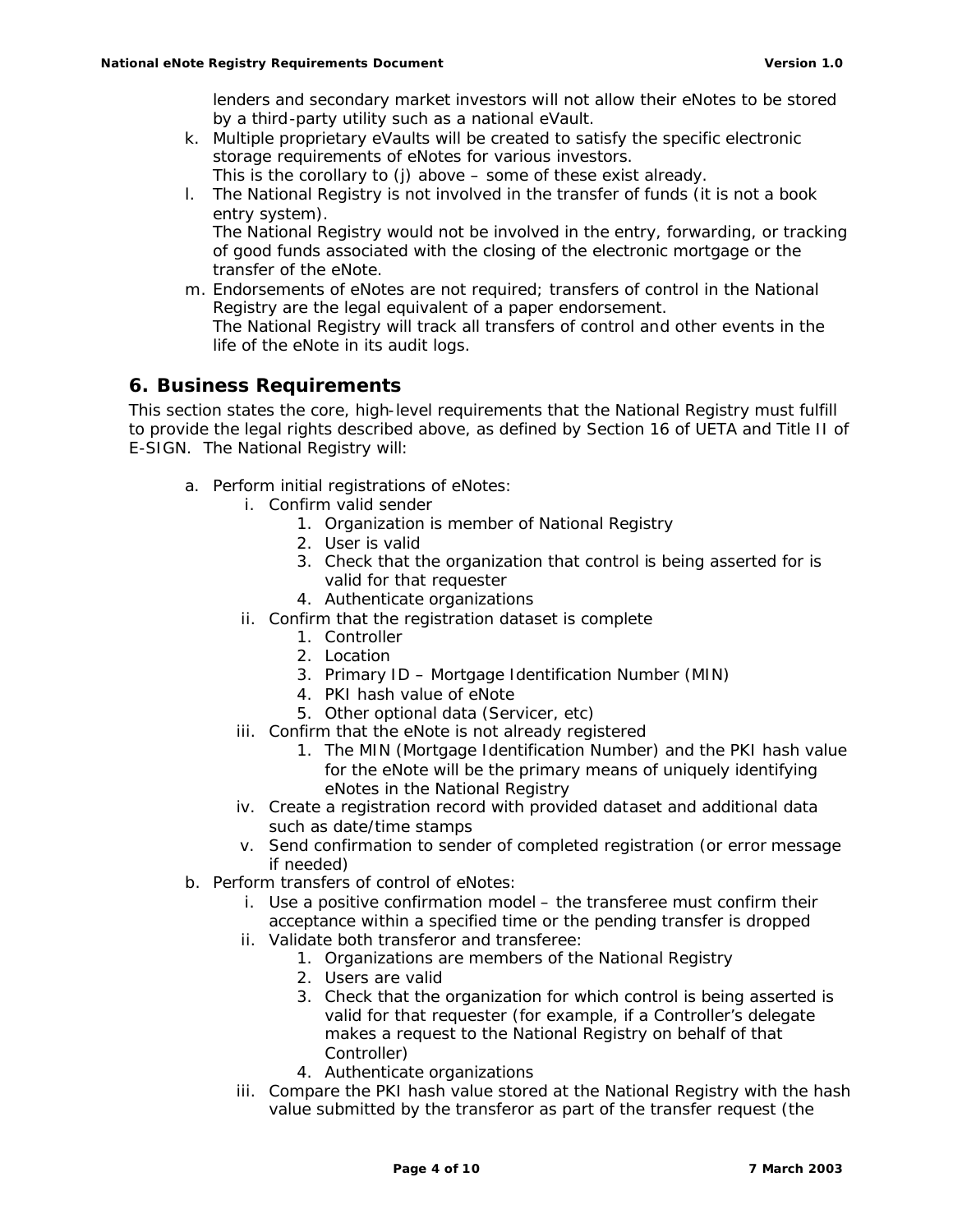*hash values must be identical, providing strong assurance, within the framework of the National Registry member agreements, that the eNote being transferred is an identical copy of the eNote that was originally registered by the Controller)*

- c. Provide functionality for handling modifications to an eNote
- d. Provide functionality for liquidation of an eNote:
	- i. Change eNote to "Paid Off" status, for example (after two-step confirmation from controller)
	- ii. Allow reversal of "paid off" status in case of errors
- e. Store information concerning the location of an eNote
- f. Provide a Controller (or its delegate) with access to Registry data records on the Controller's own eNotes.
- g. Accept changes to the data record of an eNote record from its Controller, for example:
	- i. Location information (required field)
	- ii. Other optional fields that may be desired for National Registry operation
- h. Provide a mechanism for the Controller to delegate some level of authority to another organization, such as a Servicer, to initiate transactions or query the National Registry on their behalf
- i. Provide functionality to indicate that an eNote was de-registered and converted into a paper original.
- j. Maintain an audit trail of events and changes to each National Registry entry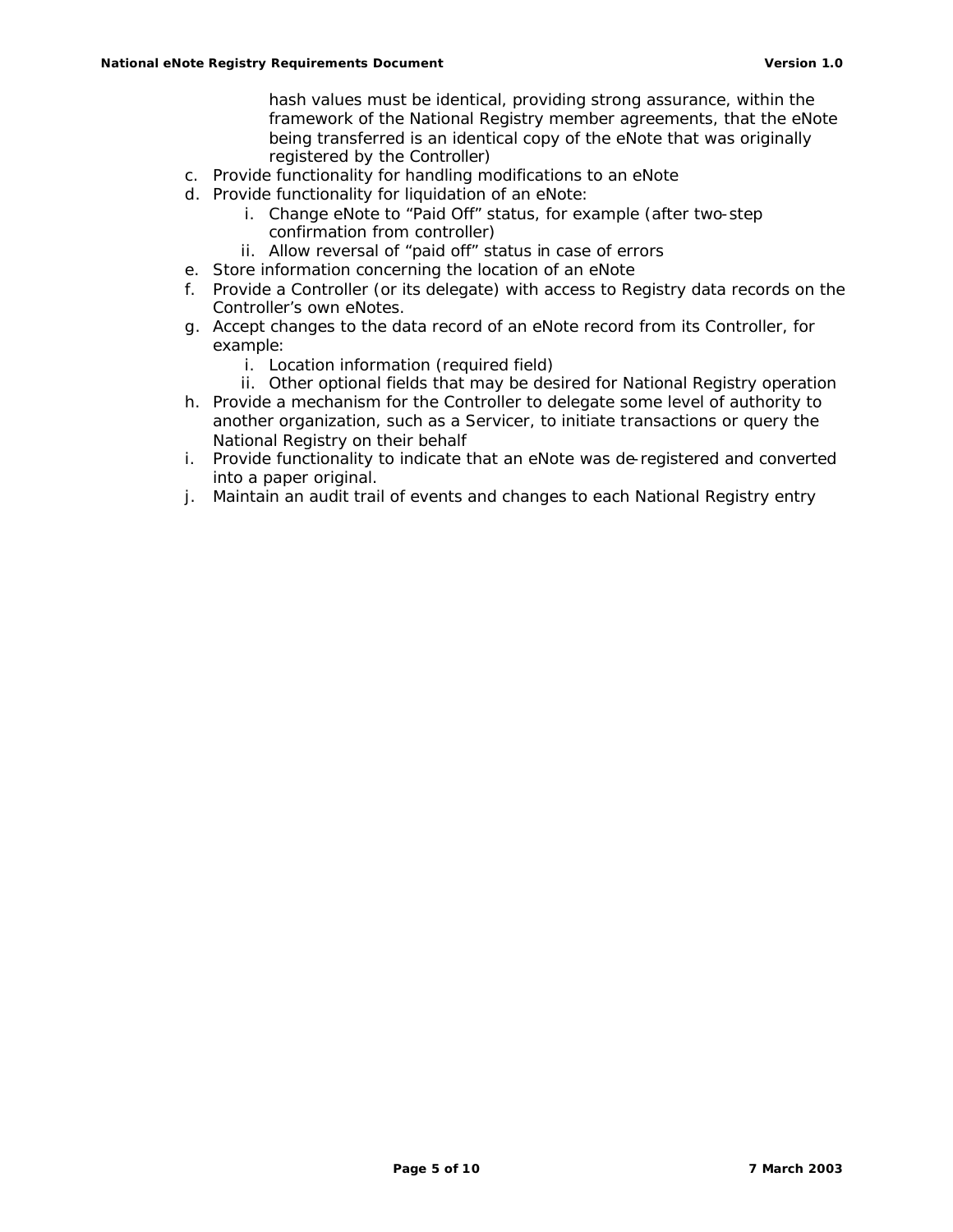## **7. Process Flows**

The National Registry must support a number of detail process flows, such as the examples noted in the previous section (initial registration, transfer of control, liquidation). Figure 7- 1 below shows an example of the high-level process flow that would occur when an eNote is created, initially registered, and subsequently transferred to different controllers. More detailed process flows will be developed as part of the detailed or technical requirements document.



#### **eCustody Flow**  $---$

**National Registry Control and Messaging Flow**

Figure 7-1: High-level eNote process flow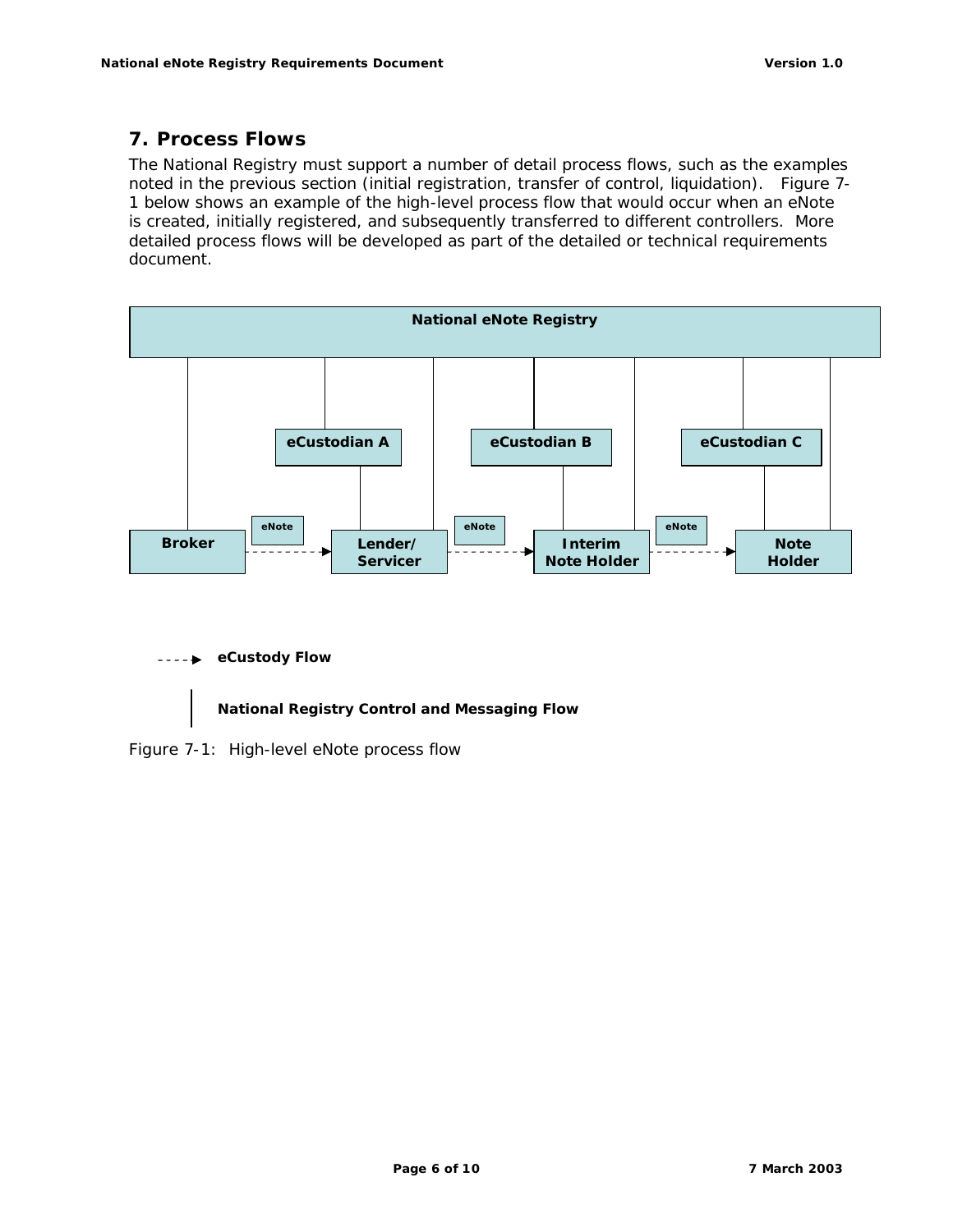## **8. Infrastructure Requirements**

The provider of the National Registry should ensure that the following infrastructure capabilities are

- a. Online Inquiry Availability
	- i. Monday through Sunday, 24 hours (with the exception of a scheduled maintenance window on Sunday)
- b. Real Time Inquiry and System-to-System Processing Availability i. Monday through Saturday, 8:00 AM to 10:00 PM EST
- c. Transaction Processing Requirements
	- i. Registration: within one business day (24 hours) *(Note: this is a recommendation only, the National Registry cannot mandate this as a requirement)*
	- ii. Transfers: within three business days
	- iii. Note: Transactions may be effective-dated, but only within the three business day standard.
- d. File Formats Supported
	- i. The file formats supported by the National Registry will be industry standard (e.g., MISMO XML)
- e. Help Desk Availability
	- i. Monday through Friday, 8:00 AM to 8:00 PM EST with 30-minute emergency callback response during off hours
- f. Non-Processing Days
	- i. New Year's Day, Martin Luther King's Birthday, President's Day, Memorial Day, Independence Day, Labor Day, Thanksgiving Day, and Christmas Day
- g. Processing Environment
	- i. Servers would be maintained on a high availability basis
- h. Disaster Recovery
	- i. Full recovery from the last daily backup within 24 hours of a declared event
- i. Ad Hoc Reporting Capability
	- i. Participants would have ad hoc reporting access to information on registered records in which they have an interest
- j. System Integration Support
	- i. Provide documentation, integration assistance, and test environment to certify technology provider system interface requirements and to recertify future technology provider and/or National Registry system modifications
- k. Safeguarding Customer Information
	- i. Would satisfy Interagency Guidelines Establishing Standards for Safeguarding Customer information
- l. Data Processing Environment
	- i. Would maintain ISO 9000 compliance for midrange computing and web hosting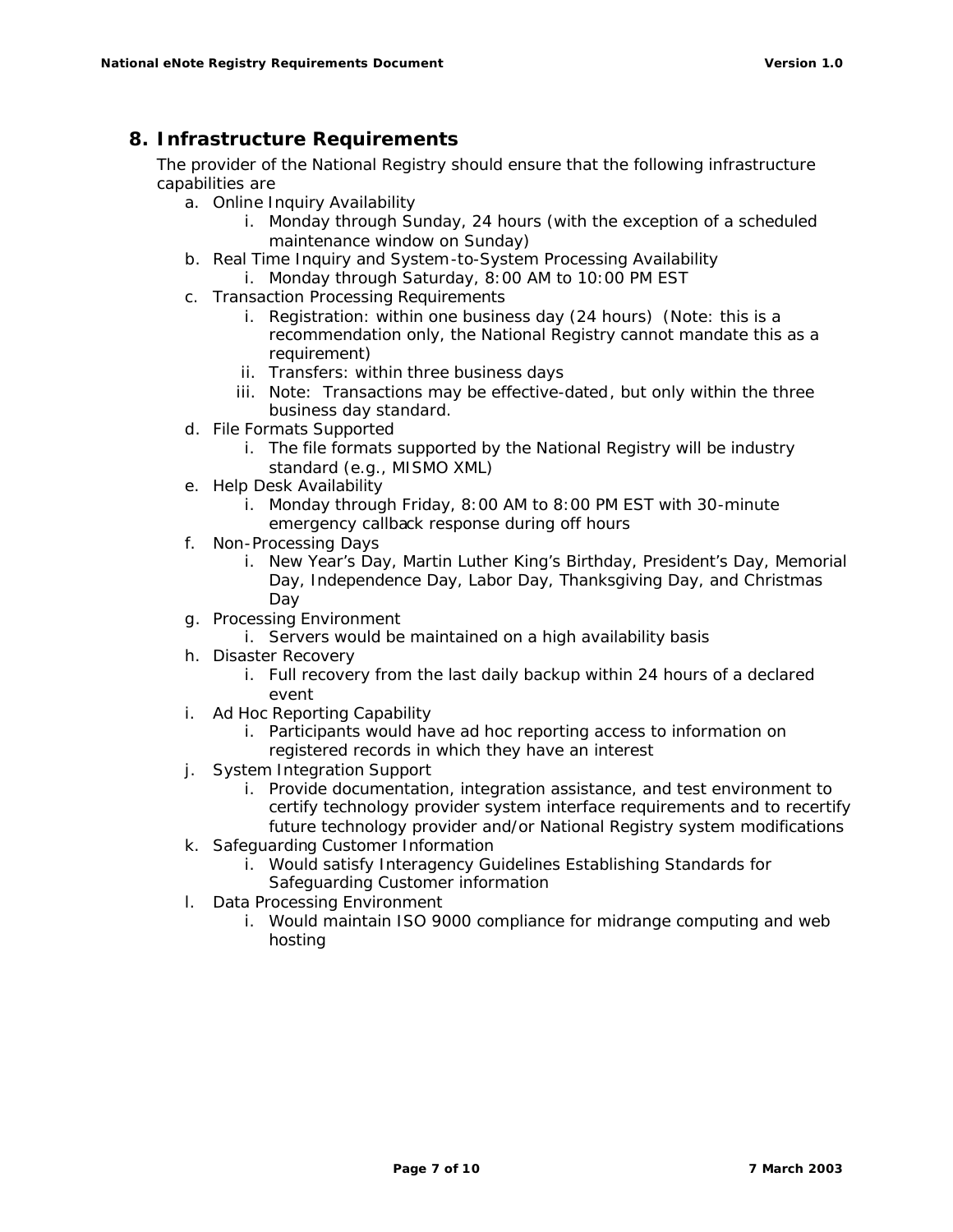#### **9. Glossary of Terms**

**Authenticate:** The process of identifying an individual or entity usually based on a user name and password, but can also require the use of a token. In the case of the **eNote**, authentication is accomplished by validating a unique loan level identifier combined with certain cross-referencing data (e.g. Note Amount, Borrower Name, Street Address, etc. Authentication in systems is distinct from authorization, which grants individuals or entities access to system objects based on their identity.

**Authoritative Copy (AC):** The unique, identifiable and mostly unalterable version of the **eNote** that (1) identifies the person asserting control as *the* person to which the **Transferable Record** was issued or most recently transferred, (2) ensures that "each copy of the authoritative copy and any copy of a copy is readily identifiable as a copy that is not the authoritative copy" and (3) any revision of the AC is readily identifiable as authorized or unauthorized

**Authorized Industry Participant:** An entity that has signed a member agreement and has been granted security access to the **National Registry**

**API (Application Program Interface):** A set of routines, protocols, and tools for building software applications

**Beneficial Rights:** Ownership rights to the future cash flows of the **eNote**; the transfer of control of the TR evidences transfer of beneficial rights

**Certificate Authority (CA):** A trusted third-party organization or company approved by the investor that issues **Digital Certificates** used to create digital signatures and public-private key pairs. The role of the CA in this process is to guarantee that the individual granted the unique certificate is, in fact, who he or she claims to be. Usually, this means that the CA has an arrangement with a financial institution, such as a mortgage company, which provides it with information to confirm an individual's claimed identity.

**Confirm:** To give approval to by a confirmation transaction. The key distinction with **Verify** is that the event is not finalized until the recipient initiates and the **National Registry** accepts the confirmation transaction to make the event final.

**Control:** With **eNotes**, control over the **Transferable Record** replaces the notion of possession and endorsement in the paper analog for purposes of establishing the "holder in due course" status.

**Digital Certificate:** An attachment to an electronic message (or signature), that for security purposes verifies that a user sending a message or applying a signature is who she/he claims to be and is used to provide the receiver with the means to encode a reply or subsequent acceptance of the signature

**DTD (Document Type Definition):** A DTD states what tags and attributes are used to describe content in an XML document, where each tag is allowed, and which tags can appear within other tags

**eCustodian:** A legal fiduciary designated by a Controller to administer the Controllers' eNotes on its behalf in an eVault.

**E-SIGN:** Electronic Signatures in Global and National Commerce Act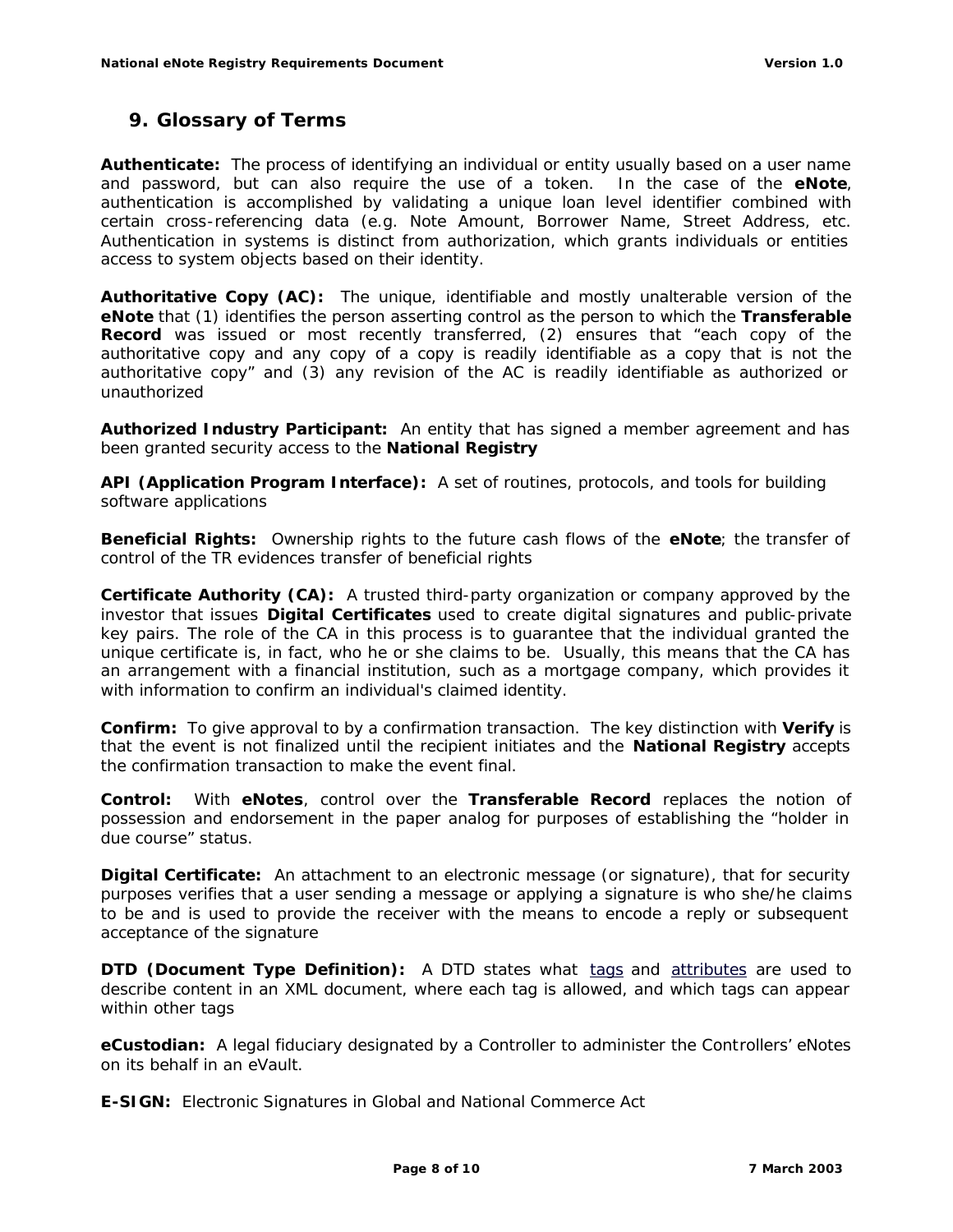**eNote:** The electronic promissory note. For this eNote to be negotiable and transferable, it must be clearly labeled the **Authoritative Copy** of the electronic promissory note.

**eNote Hash:** The hash value (or simply *hash*) is a number generated from the text of the **eNote**. The hash is substantially smaller than the text itself, and is generated by a formula in such a way that it is extremely unlikely that some other **eNote** text will produce the same hash value.

**eVault:** A secure electronic repository for eNotes. May be operated by an eCustodian or by a lender or investor to store their own eNotes. Similar to a paper vault run by the Document Custodian industry today.

**Interim Note Holder:** The investor or institution that holds (i.e. controls) the **eNote** for a temporary time period pending its transfer to the final **Note Holder**. An example might be in a loan closing where the originator has made a forward sale to an investor (GSE, large bank, etc.) but involves a warehouse lender to fund the closing. A warehouse lender could be the Interim Note Holder until the investor purchases the loan and releases the funds.

**MIN (Mortgage Identification Number**): The industry standard, unique loan numbering system maintained by Mortgage Electronic Registration Systems, Inc. (MERS).

**Note Holder:** The investor or institution that is intended to be the permanent holder (i.e. controller) of the **eNote**

**Originator/Seller:** The organization that originates an **eNote** and sells it to the **Interim Note Holder** or **Note Holder**

**Paid-Off:** Payor has satisfied all of his or her contractual obligations under the **eNote**

**PKI (Public/Private Key Infrastructure):** A system of **Digital Certificates**, **Certificate Authorities**, and other registration authorities that verify and authenticate the validity of each party involved in an Internet transaction

**Public Key Encryption:** An encryption method requiring two unique software keys for decrypting data, one public and one private. Data is encrypted using the published public keys, and the unpublished private keys are used to decrypt the data.

**Protocol:** Rules governing transmitting and receiving of data

**Registrar:** An entity that submits an **eNote** to the **National Registry** to be registered

**Servicer:** The party with contractual responsibility to collect payments on behalf of the **Note Holder**

**Servicing Rights:** The contractual rights that can be sold in the secondary market to collect payments on behalf of the **Note Holder**

**Transferor:** The entity that initiates a transfer to another entity

**Transferee:** The entity that receives a transfer from another entity

**Transferable Record (TR):** An **eNote** issued in accordance with the provisions of Section 16 of the **UETA** and Title II of **E-SIGN**